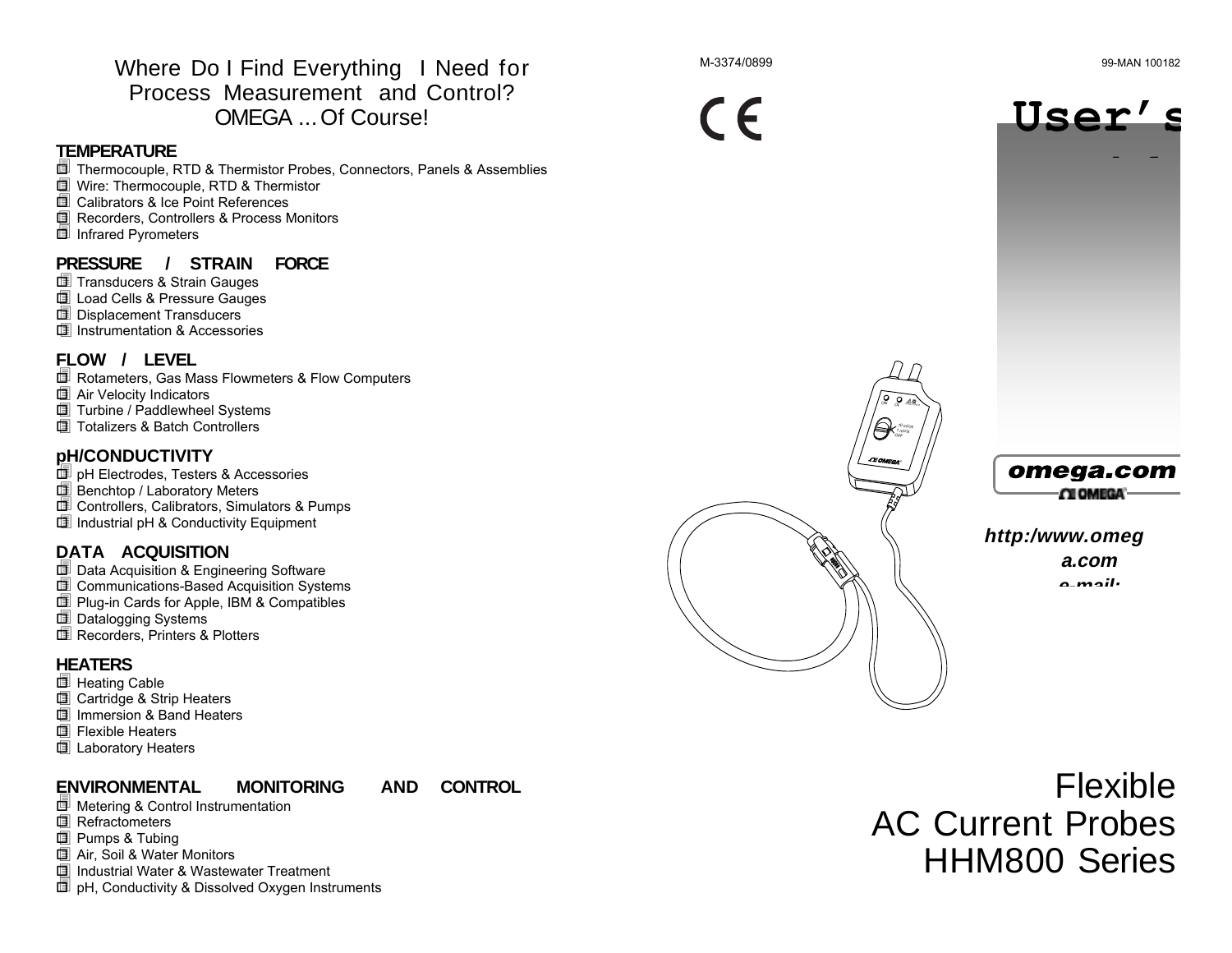### **WARRANTY/DISCLAIMER**

OMEGA ENGINEERING, INC. warrants this unit to be free of defects in materials and workmanship for a period of **13 months** from date of purchase. OMEGA Warranty adds an additional one (1) month grace period to the normal **one (1) year product warranty** to cover handling and shipping time. This ensures that OMEGA's customers receive maximum coverage on each product.

If the unit should malfunction, it must be returned to the factory for evaluation. OMEGA's Customer Service Department will issue an Authorized Return (AR) number immediately upon phone or written request. Upon examination by OMEGA, if the unit is found to be defective it will be repaired or replaced at no charge. OMEGA's WARRANTY does not apply to defects resulting from any action of the purchaser, including but not limited to mishandling, improper interfacing, operation outside of design limits, improper repair, or unauthorized modification. This WARRANTY is VOID if the unit shows evidence of having been tampered with or shows evidence of being damaged as a result of excessive corrosion; or current, heat, moisture or vibration; improper specification; misapplication; misuse or other operating conditions outside of OMEGA's control. Components which wear are not warranted, including but not limited to contact points, fuses, and triacs.

**OMEGA is pleased to offer suggestions on the use of its various products. However, OMEGA neither assumes responsibility for any omissions or errors nor assumes liability for any damages that result from the use of its products in accordance with information provided by OMEGA, either verbal or written. OMEGA warrants only that the parts manufactured by it will be as specified and free of defects. OMEGA MAKES NO OTHER WARRANTIES OR REPRESENTATIONS OF ANY KIND WHATSOEVER, EXPRESSED OR IMPLIED, EXCEPT THAT OF TITLE, AND ALL IMPLIED WARRANTIES INCLUDING ANY WARRANTY OF MERCHANTABILITY AND FITNESS FOR A PARTICULAR PURPOSE ARE HEREBY DISCLAIMED. LIMITATION OF LIABILITY: The remedies of purchaser set forth herein are exclusive and the total liability of OMEGA with respect to this order, whether based on contract, warranty, negligence, indemnification, strict liability or otherwise, shall not exceed the purchase price of the component upon which liability is based. In no event shall OMEGA be liable for consequential, incidental or special damages.**

CONDITIONS: Equipment sold by OMEGA is not intended to be used, nor shall it be used: (1) as a "Basic Component" under 10 CFR 21 (NRC), used in or with any nuclear installation or activity; or (2) in medical applications or used on humans. Should any Product(s) be used in or with any nuclear installation or activity, medical application, used on humans, or misused in any way, OMEGA assumes no responsibility as set forth in our basic WARRANTY/DISCLAIMER language, and additionally, purchaser will indemnify OMEGA and hold OMEGA harmless from any liability or damage whatsoever arising out of the use of the Product(s) in such a manner.

### **RETURN REQUESTS/ INQUIRIES**

Direct all warranty and repair requests/inquiries to the OMEGA Customer Service Department. BEFORE RETURNING ANY PRODUCT(S) TO OMEGA, PURCHASER MUST OBTAIN AN AUTHORIZED RETURN (AR) NUMBER FROM OMEGA'S CUSTOMER SERVICE DEPARTMENT (IN ORDER TO AVOID PROCESSING DELAYS). The assigned AR number should then be marked on the outside of the return package and on any correspondence.

The purchaser is responsible for shipping charges, freight, insurance and proper packaging to prevent breakage in transit.

| FOR WARRANTY RETURNS, please have the following | FOR NON-WARRANTY REPAIRS, consult               |
|-------------------------------------------------|-------------------------------------------------|
| information available BEFORE contacting OMEGA:  | OMEGA for current repair charges. Have the      |
| 1. P.O. number under which the product was      | following information available BEFORE          |
| PURCHASED.                                      | contacting OMEGA:                               |
| 2. Model and serial number of the product under | 1. P.O. number to cover the COST of the repair. |
| warranty, and                                   | 2. Model and serial number of product, and      |
| 3. Repair instructions and/or specific problems | 3. Repair instructions and/or specific problems |
| relative to the product.                        | relative to the product.                        |

OMEGA's policy is to make running changes, not model changes, whenever an improvement is possible. This affords our customers the latest in technology and engineering.

OMEGA is a registered trademark of OMEGA ENGINEERING, INC.

© Copyright 1996 OMEGA ENGINEERING, INC. All rights reserved. This document may not be copied, photocopied, reproduced, translated, or reduced to any electronic medium or machine-readable form, in whole or in part, without prior written consent of OMEGA ENGINEERING, INC.

# omega.com

**CE OMEGA** 

**OMEGAnetSM On-Line Service: http://www.omega.com**

**Internet e-mail: info@omega.com**

#### **Servicing North America:**

| USA:<br>ISO 9001 Certified | One Omega Drive, Box 4047<br>Stamford, CT 06907-0047<br>Tel: (203) 359-1660<br>e-mail: info@omega.com | FAX: (203) 359-7700 |
|----------------------------|-------------------------------------------------------------------------------------------------------|---------------------|
| Canada:                    | 976 Bergar<br>Laval (Quebec) H7L 5A1<br>Tel: (514) 856-6928<br>e-mail: canada@omega.com               | FAX: (514) 856-6886 |

#### **For Immediate Technical or Application Assistance:**

| <b>USA and Canada:</b>                     | Sales Service: 1-800-826-6342 1-800-TC-OMEGA <sup>SM</sup><br>Customer Service: 1-800-622-2378 / 1-800-622-BEST <sup>SM</sup><br>Engineering Service: 1-800-872-9436 / 1-800-USA-WHEN <sup>SM</sup><br>TELEX: 996404 EASYLINK 62968934 CABLE: OMEGA |
|--------------------------------------------|-----------------------------------------------------------------------------------------------------------------------------------------------------------------------------------------------------------------------------------------------------|
| <b>Mexico and</b><br><b>Latin America:</b> | Tel: (95) 800-TC-OMEGA $^{SM}$<br>FAX: (95) 203-359-7807<br>En Espanol: (203) 359-1660 ext: 2203<br>e-mail: espanol@omega.com                                                                                                                       |

#### **Servicing Europe:**

| Benelux:                                     | Postbus 8034,1180 LA Amstelveen, The Netherlands<br>Tel: (31) 20 6418405<br>Toll Free in Benelux: 06 0993344                                 | FAX: (31) 20 6434643<br>e-mail: nl@omega.com                                                                           |
|----------------------------------------------|----------------------------------------------------------------------------------------------------------------------------------------------|------------------------------------------------------------------------------------------------------------------------|
| Czech Republic:                              | Ostravska 767, 733 01 Karvina<br>Tel: 420 (69) 6311627<br>e-mail: czech@omega.com                                                            | FAX: 420 (69) 6311114                                                                                                  |
| France:                                      | 9, rue Denis Papin, 78190 Trappes<br>Tel: (33) 130-621-400<br>Toll Free/France: 0800-4-06342                                                 | FAX: (33) 130-699-120<br>e-mail: france@omega.com                                                                      |
| Germany/Austria:                             | Daimlerstrasse 26, D-75392 Deckenpfronn, Germany<br>Tel: 49 (07056) 3017<br>Toll Free in Germany: 0130 11 21 66<br>e-mail: germany@omega.com | FAX: 49 (07056) 8540                                                                                                   |
| <b>United Kingdom:</b><br>150 9002 Certified | 25 Swannington Road,<br>Broughton Astley, Leicestershire,<br>LE9 6TU, England<br>Tel: 44 (1455) 285520<br>FAX: 44 (1455) 283912              | P.O. Box 7, Omega Drive,<br>Irlam, Manchester,<br>M44 5EX, England<br>Tel: 44 (161) 777-6611<br>FAX: 44 (161) 777-6622 |
|                                              | Toll Free in England: 0800-488-488<br>e-mail: uk@omega.com                                                                                   |                                                                                                                        |

It is the policy of OMEGA to comply with all worldwide safety and EMC/EMI regulations that apply. OMEGA is constantly pursuing certification of its products to the European New Approach Directives. OMEGA will add the CE mark to every appropriate device upon certification.

The information contained in this document is believed to be correct but OMEGA Engineering, Inc accepts no liability for any errors it contains, and reserves the right to alter specifications withou notice.

WARNING: These products are not designed for use in, and should not be used for, patient connected applications.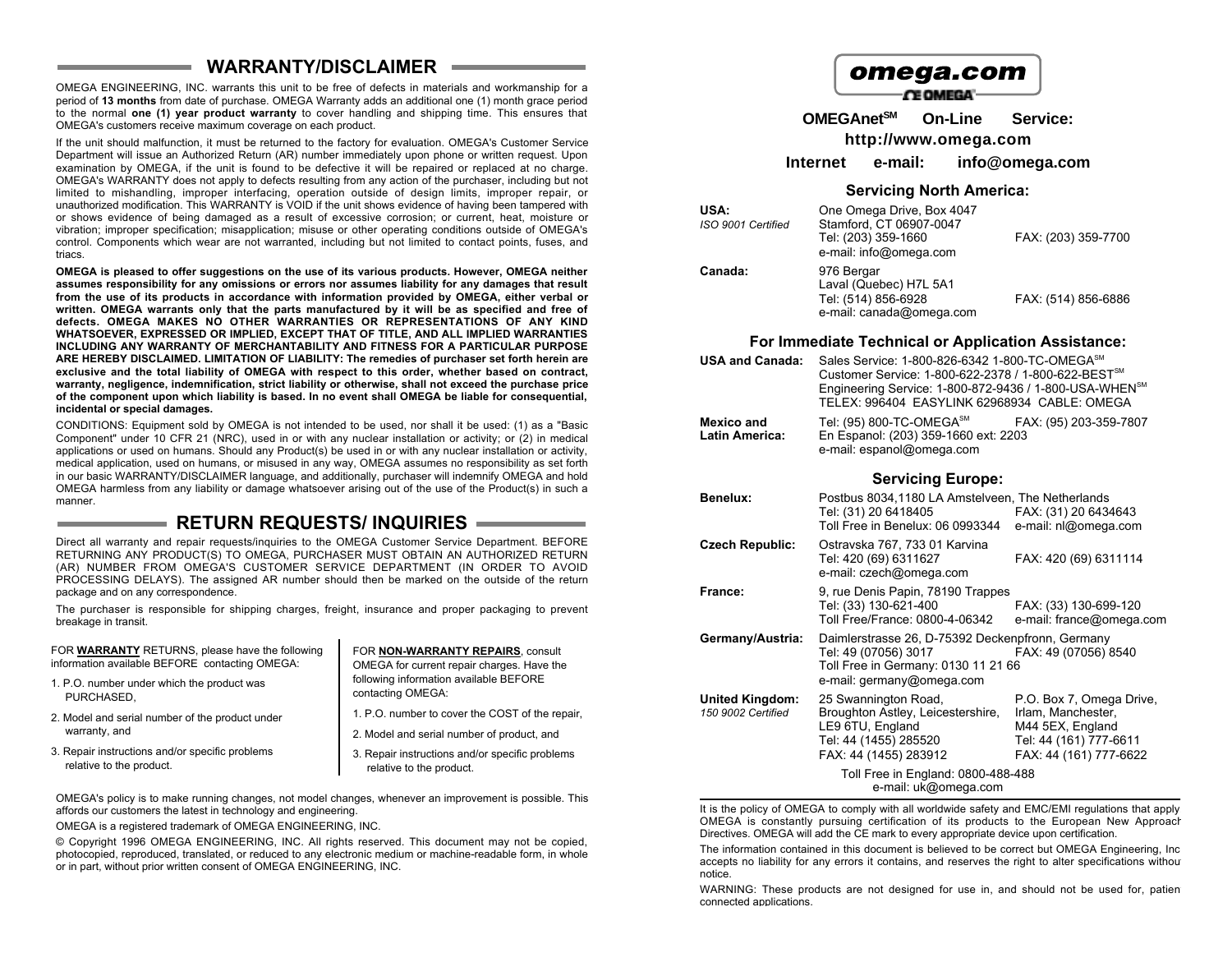### **Table of Contents**

| Making Measurements w/ the Flexible AC Current Probes 13 |  |
|----------------------------------------------------------|--|
|                                                          |  |
|                                                          |  |
|                                                          |  |
|                                                          |  |
|                                                          |  |
|                                                          |  |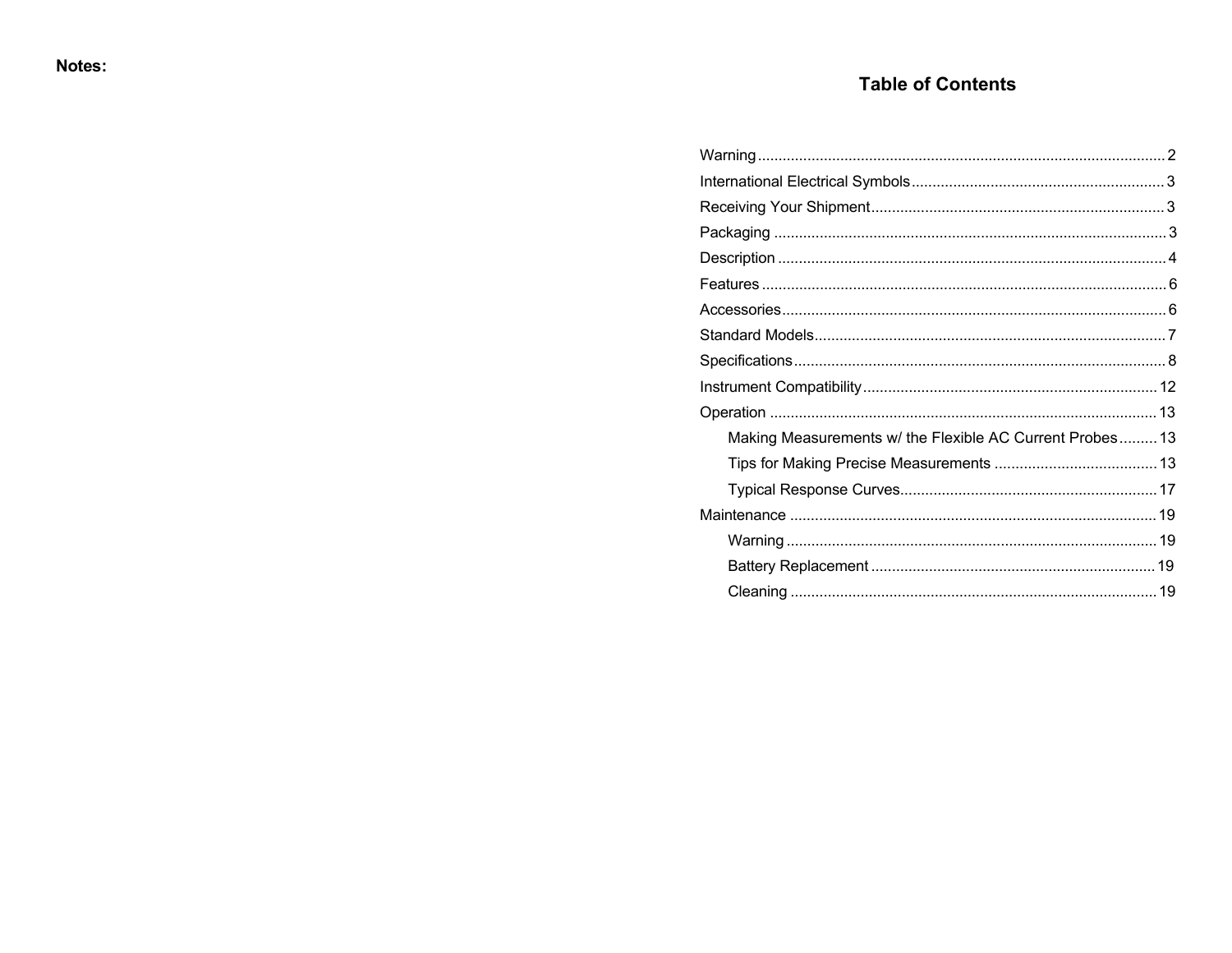# **Warning**

These safety warnings are provided to ensure the safety of personnel and proper operation of the instrument.

- · Read the instruction manual completely and follow all the safety information before attempting to use or service this instrument.
- · Wear protective clothing and gloves as required.
- · Use caution on any circuit: potentially high voltages and currents may be present and may pose a shock hazard.
- · Read the Safety Specifications section prior to using the current probe. Never exceed the maximum voltage ratings given.
- · Safety is the responsibility of the operator. The Flexible AC Current Probe must be used only by qualified personnel using applicable safety precautions.
- · ALWAYS de-energize the circuit before wrapping the Flexible AC Current Probe around bare conductors, bus bars, or near live parts. Do not wrap on live conductors.
- · ALWAYS connect the electronic module to the display device before wrapping the Flexible AC Current Probe around the sample being tested.
- · ALWAYS inspect the module, sensor, sensor cable, and output terminals prior to use. Replace any defective parts immediately. Use only factory parts.
- · NEVER use the Flexible AC Current Probe on electrical conductors rated above 1000 V in overvoltage category III.

# **Maintenance**

# $\sqrt{N}$  Warning

- · For maintenance use only specified replacement parts.
- · Avoid electrical shock: do not attempt to perform any servicing unless you are qualified to do so.
- · Do not perform any service while the Flexible AC Current Probe is on any circuit.
- · Avoid electrical shock and/or damage to the instrument: do not get water or other foreign agents into the electronic module.
- · Also see warning on page 2.

### **Battery Replacement**

- If the power ON indicator (green LED) blinks or does not light up, replace the battery.
- · Remove the Flexible AC Current Probe from any circuit before replacing the battery.
- · To replace the battery, open rear case, replace battery and reassemble. The green LED should go on when the module is turned on.

### **Cleaning**

- · It is important to keep the probe sensor latch mating surfaces clean and prevent foreign bodies from hampering the closing. The sensor may be gently cleaned with a soft cloth, soap and water. Dry immediately after cleaning. Avoid water penetration into the electronic module.
- · Make sure the sensor, electronic module, and all leads are dry before any further use.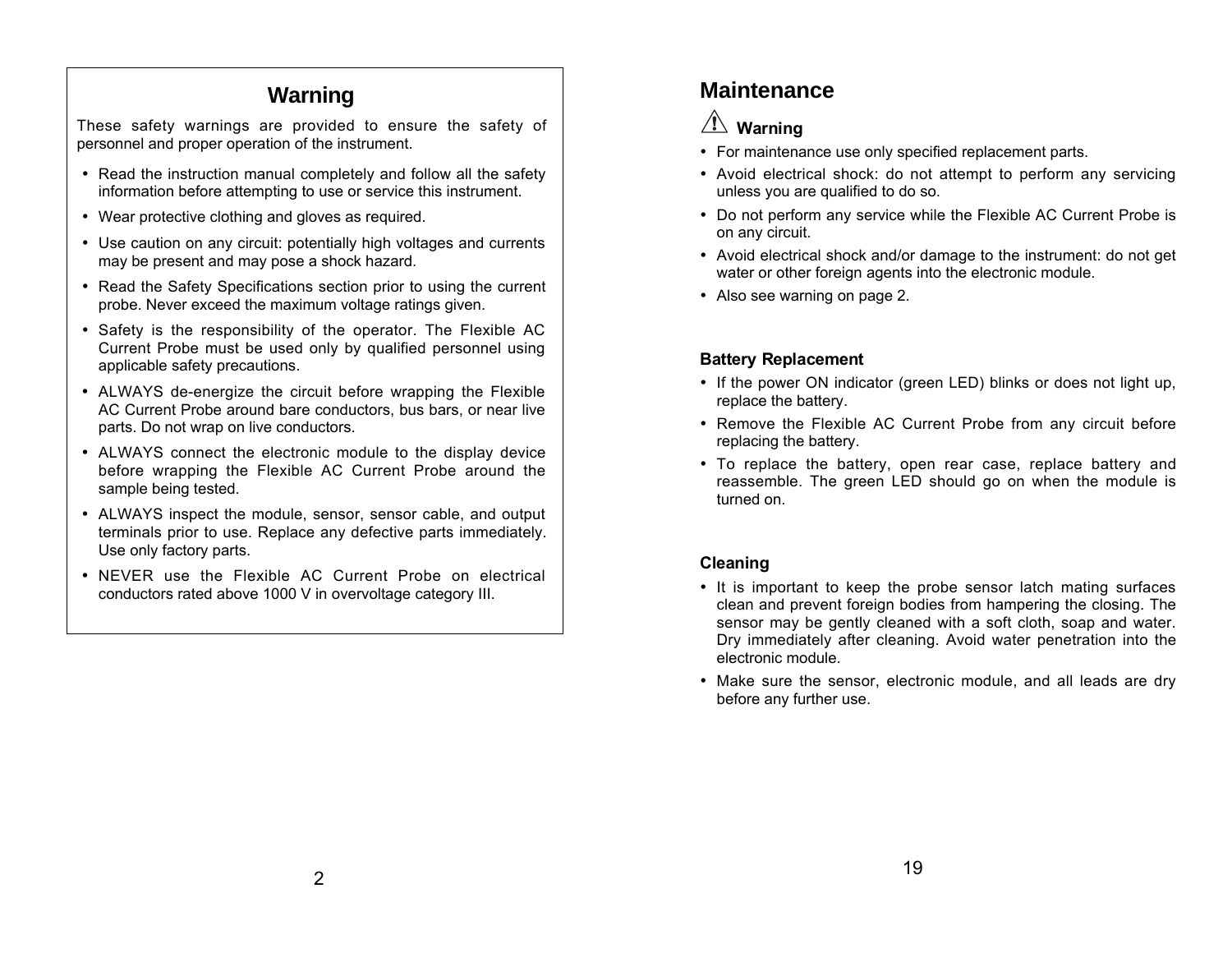### **Typical Response Curves (cont.):**

**Typical Phase Shift vs. Frequency @ 200 A, 1 mV/A Output**







### **International Electrical Symbols**



This symbol signifies that the probes are protected by double or reinforced insulation. Use only specified replacement parts when servicing the instrument.



This symbol signifies CAUTION! and requests that the user refer to the user manual before using the instrument.

### **Receiving Your Shipment**

Upon receiving your shipment, make sure that the contents are consistent with the packing list. Notify Omega of any missing items. If the equipment appears to be damaged, file a claim immediately with the carrier and notify Omega at once, giving a detailed description of any damage.

# **Packaging**

Your Flexible AC Current Probe consists of the following items:

- · Flexible probe with electronic module
- · Users manual
- · 9V battery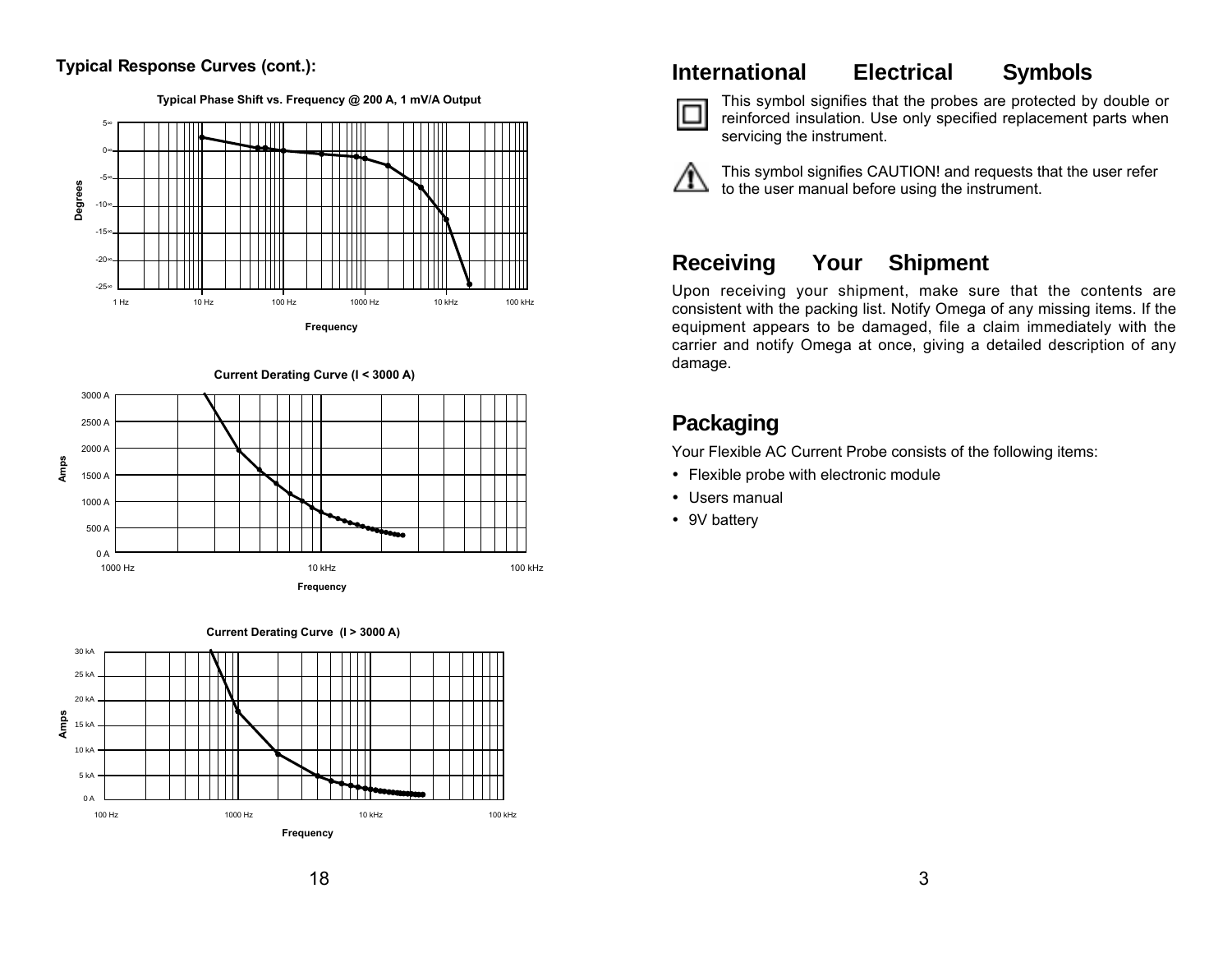### **Description**

The Flexible AC Current Probe is a flexible AC current transformer composed of a flexible sensor and an electronic module. The flexible sensor permits measurements on conductors where standard clamp-on probes could not be used. In particular, it can be installed in tight spaces, around breaker panels, around cable bundles, around wide or large bus bars, or even wrapped around irregular shapes. The Shape Memory™ feature enables the user to "pre-shape" the sensor before inserting it between or around conductors. This feature facilitates closing, enhances user safety, and alleviates the drooping effect typically associated with flexible sensors.

The Flexible AC Current Probe is lightweight. It does not use magnetic cores like standard transformers. The transformation principle is based on an air core. It presents virtually no load to the system under test, has a low phase shift and excellent frequency response, and cannot be damaged by overloads. The sensor assembly is waterproof and insulated for 1000 V Cat. III. The Flexible AC Current Probe meets IEC 1010, is CE marked (1997).

The Flexible AC Current Probe has a mV output proportional to the current measured for direct readings on DMMs, data loggers, oscilloscopes, and power or harmonic meters. TRMS measurements are taken when connected to a TRMS meter. The Flexible AC Current Probe is insensitive to DC currents and only the AC component of the measured signal is measured.

The length of the flexible sensor can be selected in lengths of 24", 36", and 48" in length. Consult the factory for custom lengths, ranges and/or features.

**Typical Response Curves:** 

**Typical Accuracy vs. Frequency @ 100 A, 1 mV/A Output**







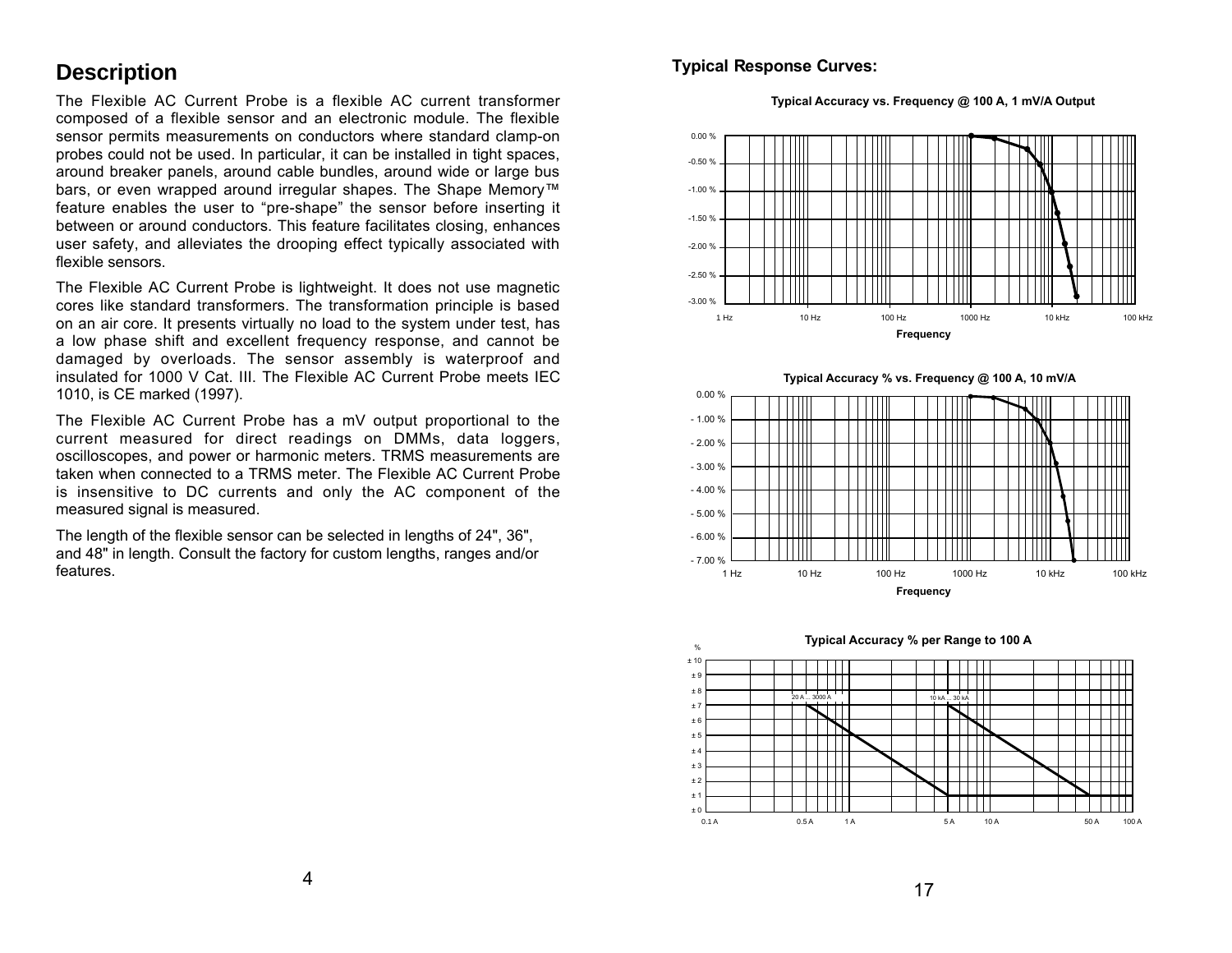**HHM800 SERIES**



*Figure 4*



*Figure 1*

- 1. Positive: Red Banana Plug (+)
- 2. Common: Black Banana Plug (-)
- 3. Power ON Indicator (green LED)
- 4. Overload Indicator (red LED)
- 5. Range Selection Switch
- 6. Connector/Latch
- 7. Flexible Sensor (Diameter 0.5", 12.5 mm)
- 8. Lead from Sensor to Module (6.5 ft, 2m)
- 9. Electronic Module Descriptive Label on Back Case (range, model, etc.)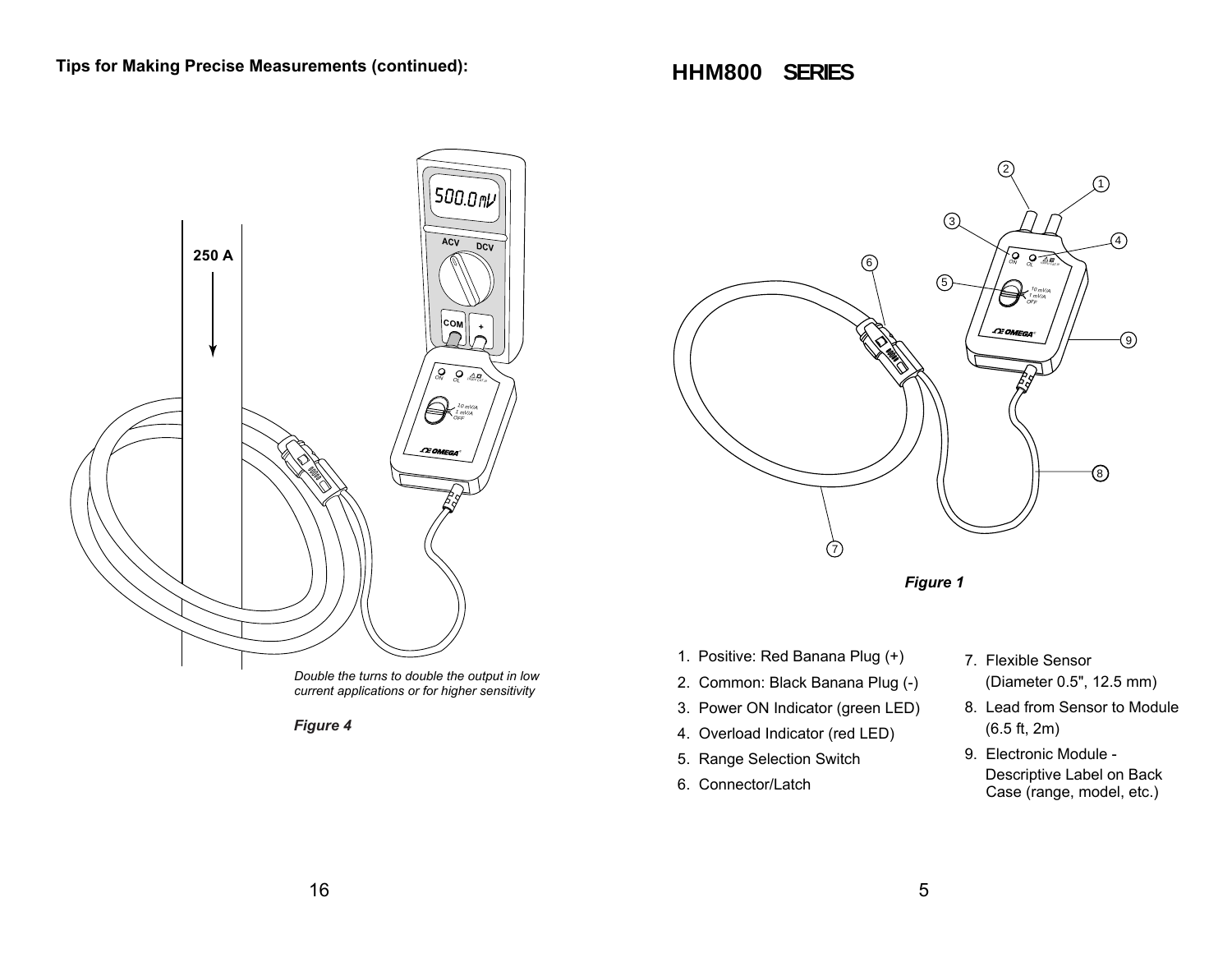# **Features**

- · Models to measure from 0.5 Arms to 30,000 Arms
- · Accuracy 1% of Reading
- · TRMS measurements when connected to a TRMS instrument
- · No core saturation or damage if overloaded
- · Overrange LED for measurement circuitry
- · 1000 V, IEC 1010 Cat III, CE Mark
- · Waterproof sensor
- · 9 V battery for typical 150 hr continuous operation
- · Shape Memory™ for custom pre-shaping of sensor before use (no drooping)
- · Very high frequency response
- · Low phase shift for power measurements
- · Insensitive to DC, measures only AC component on DC + AC signals
- · Excellent linearity
- · Lightweight

# **Accessories**

Banana (Female) / BNC (Male) Adapter (HHM70-CONN1)

For connection of Flexible AC Current Probe to BNC terminals on scopes and other displaying instruments.

### **Tips for Making Precise Measurements (continued):**

The Flexible AC Current Probe may be doubled around the conductor to be measured to double the output. (See figures 3 and 4 to show the different values on a DMM while measuring 250 A AC.)



*One turn around a conductor carrying 250 A AC*

*Figure 3*

\*Reference Conditions:  $25^{\circ}$ C ± 5°K, 20 to 75% RH, 1 minute warm-up, battery at 9V ± 0.5V, conductor center, external DC magnetic field < 40 A/m, no external AC magnetic field, no external electrical field, 10 to 100 Hz, sine wave. See accuracy curves for low currents.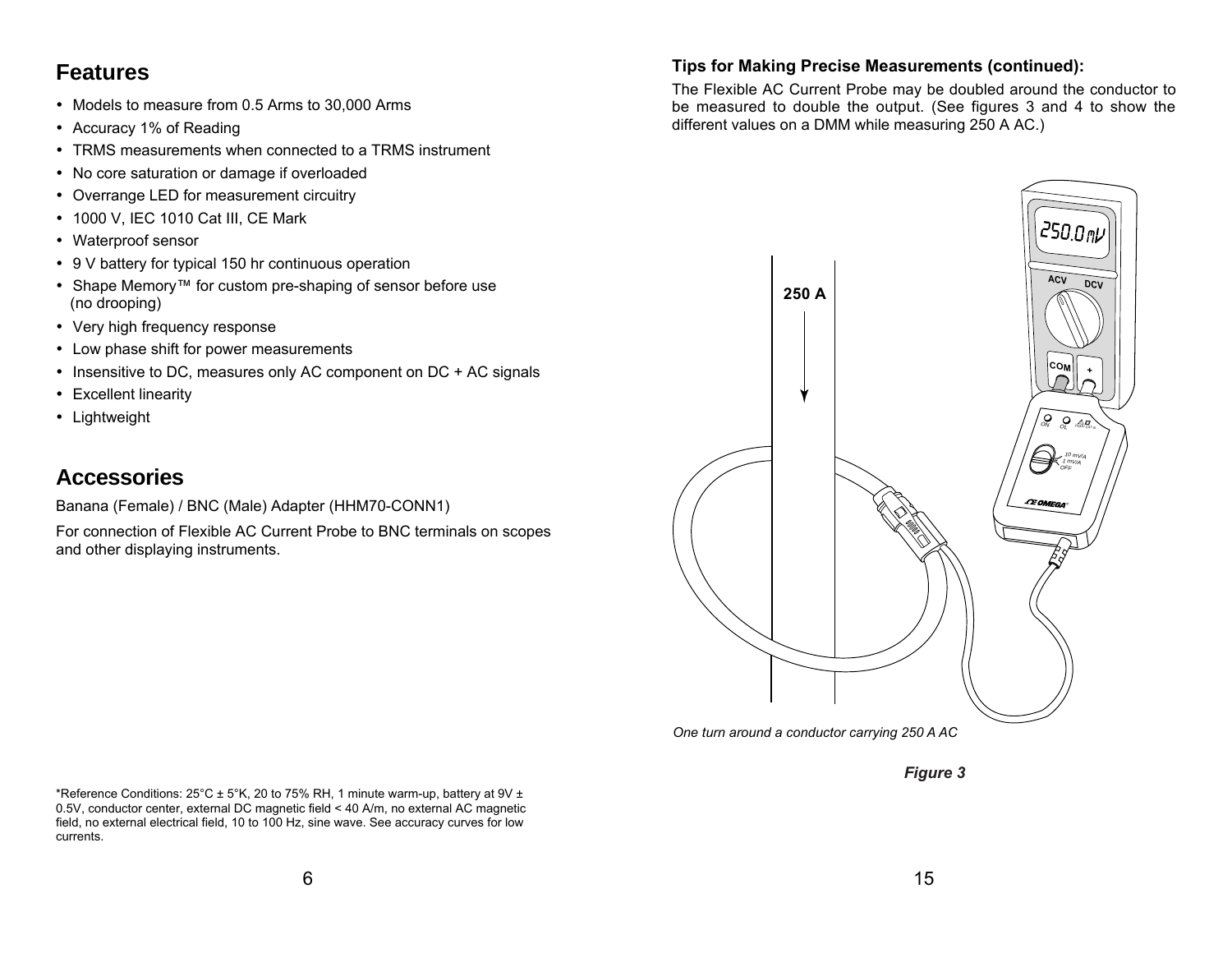### **Tips for Making Precise Measurements (continued):**

- · To increase the sensitivity or measure on low currents, the Flexible AC Current Probe may be wrapped several times around the conductor. **Remember to divide your reading by the number of turns for the actual measurement (see figure 4).**
- · The overall measurement accuracy is the sum of the Flexible AC Current Probe accuracy and the displaying instrument accuracy.



# **Standard Models**

| Model<br><b>Number</b> | Current<br>Range | Length         | <b>Diameter</b>  | # of<br>Output<br>Ranges | mV<br><b>Outputs</b> |
|------------------------|------------------|----------------|------------------|--------------------------|----------------------|
| <b>HMM801</b>          | 30 A             | 24 in / 610 mm | 7.64 in / 190 mm | 1                        | 100 mV/A             |
| <b>HMM802</b>          | 200 A            | 24 in / 610 mm | 7.64 in / 190 mm | 1                        | 1 mV/A               |
| <b>HMM803</b>          | 300 A            | 24 in / 610 mm | 7.64 in / 190 mm | 1                        | 10 mV/A              |
| <b>HMM804</b>          | 300 A            | 24 in / 610 mm | 7.64 in / 190 mm | 1                        | 1 mV/A               |
| <b>HMM805</b>          | 30/300 A         | 24 in / 610 mm | 7.64 in / 190 mm | 2                        | 100 or 10 mV/A       |
| <b>HMM806</b>          | 500 A            | 24 in / 610 mm | 7.64 in / 190 mm | 1                        | 1 mV/A               |
| <b>HMM807</b>          | 50/500 A         | 24 in / 610 mm | 7.64 in / 190 mm | 2                        | 10 or 1 mV/A         |
| <b>HMM808</b>          | 1000 A           | 24 in / 610 mm | 7.64 in / 190 mm | 1                        | 1 mV/A               |
| <b>HMM809</b>          | 100/1000 A       | 24 in / 610 mm | 7.64 in / 190 mm | 2                        | 10 or 1 mV/A         |
| <b>HMM810</b>          | 3000 A           | 24 in / 610 mm | 7.64 in / 190 mm | 1                        | 1 mV/A               |
| <b>HMM811</b>          | 300/3000 A       | 24 in / 610 mm | 7.64 in / 190 mm | 2                        | 10 or 1 mV/A         |
| <b>HMM812</b>          | 6000 A           | 24 in / 610 mm | 7.64 in / 190 mm | 1                        | $0.1$ mV/A           |
| <b>HMM813</b>          | 600/6000 A       | 24 in / 610 mm | 7.64 in / 190 mm | 2                        | 1 or 0.1 mV/A        |
| <b>HMM814</b>          | 10,000 A         | 24 in / 610 mm | 7.64 in / 190 mm | 1                        | $0.1$ mV/A           |
| <b>HMM815</b>          | 1000/10,000 A    | 24 in / 610 mm | 7.64 in / 190 mm | 2                        | 1 or 0.1 mV/A        |
| <b>HMM816</b>          | 30,000 A         | 24 in / 610 mm | 7.64 in / 190 mm | 1                        | $0.1$ mV/A           |
| <b>HMM817</b>          | 3000/30,000 A    | 24 in / 610 mm | 7.64 in / 190 mm | $\overline{2}$           | 1 or 0.1 mV/A        |

HHM70-CONN1 - Accessory Adaptor (See Accessories, page 6)

\*Standard length is 610 mm (24"). Please consult sales for availability and pricing for 910, 1220 and 1520 mm (36, 48 and 60") models. Comes with 9V battery and operator's manual.

*Figure 2*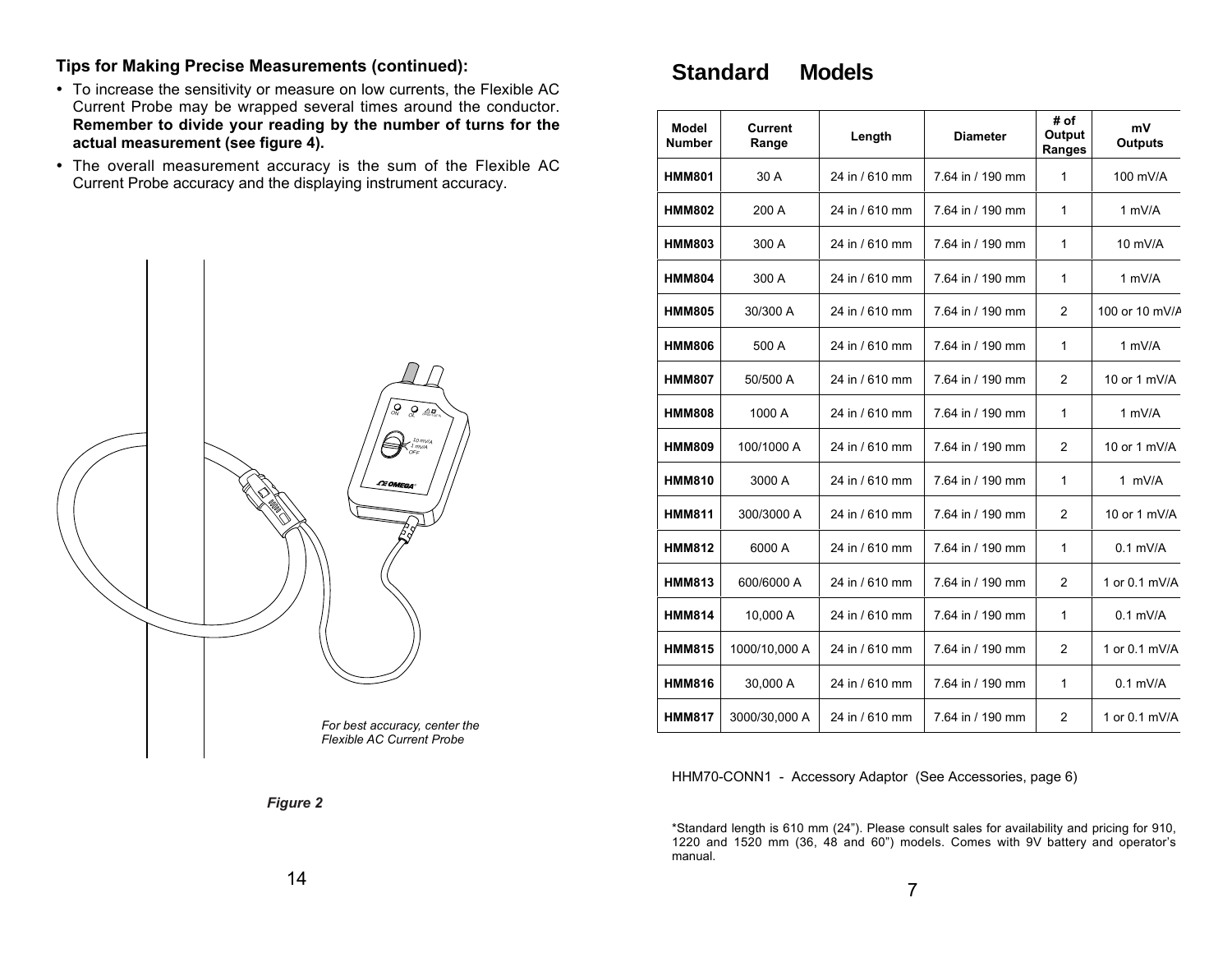# **Specifications**

| Model #                            | <b>HHM801</b> | <b>HHM802</b>  | <b>HHM803</b>     | <b>HHM804</b> | <b>HHM805</b>            |
|------------------------------------|---------------|----------------|-------------------|---------------|--------------------------|
| Operating<br>Range                 | 30 A          | 200 A          | 300 A             | 300 A         | 30/300 A                 |
| <b>Measurement</b><br>Range        | $5-30A$       | $5-200A$       | $5-300A$          | 5-300 A       | $5-300A$                 |
| <b>Output Signal</b>               | 100 mV/A      | 1 $mV/A$       | $10 \text{ mV/A}$ | 1 mV/ $\land$ | 100 mV/A or<br>$10$ mV/A |
| <b>Crest Factor</b><br>(mid-range) | 3.0           | >10            | 3.0               | > 10          | 3.0                      |
| <b>Phase Shift</b><br>@ 50/60 Hz   | $1.3^\circ$   | $0.7^\circ$    | $0.7^\circ$       | $0.7^\circ$   | $1.3^\circ$              |
| <b>Residual</b><br><b>Noise</b>    | 200 mA        | 200 mA         | 200 mA            | 200 mA        | 200 mA                   |
| <b>DC Offset</b>                   | 50 mV         | $2 \text{ mV}$ | 5 mV              | 2 mV          | 50 mV or<br>5 mV         |

| Model #                            | <b>HHM806</b> | <b>HHM807</b>        | <b>HHM808</b> | <b>HHM809</b>                    |
|------------------------------------|---------------|----------------------|---------------|----------------------------------|
| Operating<br>Range                 | 500 A         | 50/500 A             | 1000 A        | 100/1000 A                       |
| <b>Measurement</b><br>Range        | 5-500 A       | 5-500 A              | 5-1000 A      | 5-1000 A                         |
| <b>Output Signal</b>               | 1 mV/A        | 10 mV/A or<br>1 mV/A | 1 mV/A        | 10 mV/A or<br>1 mV/A             |
| <b>Crest Factor</b><br>(mid-range) | > 10          | > 10                 | 9.0           | 9.0                              |
| <b>Phase Shift</b><br>@ 50/60 Hz   | $0.7^\circ$   | $0.7^\circ$          | $0.7^\circ$   | $0.7^\circ$                      |
| <b>Residual Noise</b>              | 200 mA        | 200 mA               | 200 mA        | 200 mA                           |
| <b>DC Offset</b>                   | 2 mV          | 5 mV or 2 mV         | 2 mV          | $5 \text{ mV}$ or $2 \text{ mV}$ |

# **Operation**

Please make sure that you have already read and fully understand the WARNING section on page 2.

### **Making Measurements with the Flexible AC Current Probe:**

- · Connect the electronic module to the AC Volt range of your DMM or measuring instrument. Select the appropriate module output voltage range. If the current magnitude is unknown, and if the Flexible AC Current Probe has two ranges, select the lowest mV/A output setting.
- · Wrap the flexible core around the conductor to be tested. If possible within range, select the higher mV/A Flexible AC Current Probe output range to obtain the best resolution. Do not exceed specified current range for the output. Do not use on selected range if overload LED goes on.
- · Read the displayed value on the DMM and divide it by the range selected (i.e. if reading  $= 2.59$  V with the 10 mV/A output range, the current flowing through the probe is  $2590$  mV  $\div$  10 = 259A).
- · For best accuracy, carefully center the conductor inside the flexible core, and avoid if possible, the proximity of other conductors which may create noise and interference (particularly near the latch).
- · True RMS measurements are obtained when the Flexible AC Current Probe is connected to a True RMS meter. Note that the DC component is not measured.

### **Tips for Making Precise Measurements:**

- · When using the Flexible AC Current Probe with a meter, it is important to select the range that provides the best resolution. Failure to do this may result in measurement errors. For best results, select the highest Flexible AC Current Probe output signal possible and the most sensitive meter range for this output.
- · Make sure the DMM or measuring instrument can accurately measure mV AC. Certain inexpensive DMM have poor resolution and accuracy when measuring low mV AC.
- · For best accuracy, center the Flexible AC Current Probe around the conductor to be measured. (See figure 2).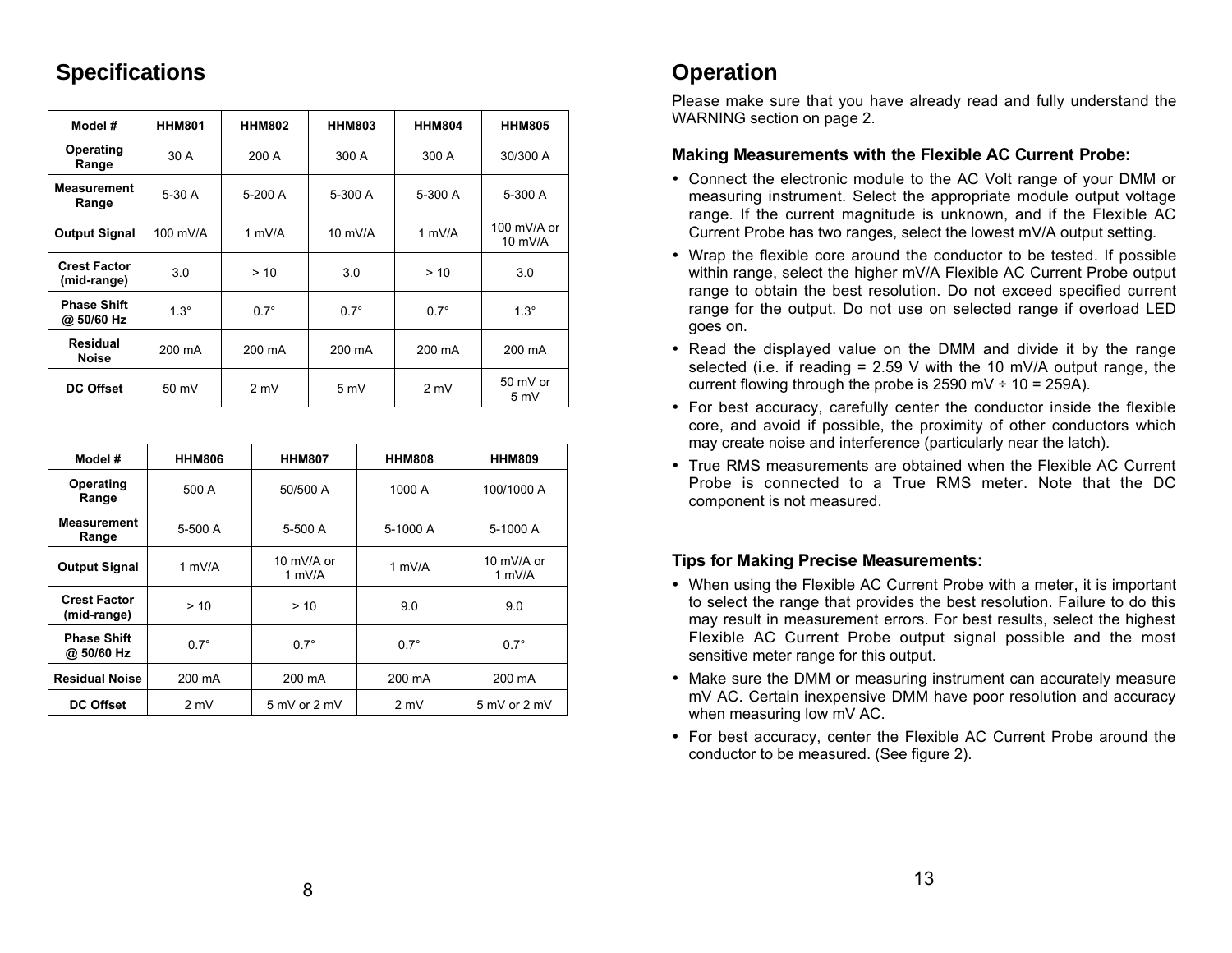#### **MATERIAL SPECIFICATIONS**

**Module:** UL 94V2, Color dark gray, Polycarbonate

**Sensor Latch:** Material: Lexan 500R, UL94V0

**Cable Assembly to Sensor:** UL 94V0, 1000 V rating

#### **SAFETY SPECIFICATIONS**

# $\epsilon$

#### **Electrical:**

Double insulation or reinforced insulation between primary, secondary and outer case of handle per IEC 1010-1 @ 2 (indoor use)

- · 1000 V Category III, Pollution Degree 2
- · 600 V Common Mode
- · 7.50 kV, 50/60 Hz, dielectric between secondary and the outer case

### **Instrument Compatibility**

The Flexible AC Current Probe is compatible with any multimeter, AC voltmeter, or other voltage measuring instrument with an input impedance greater than  $1M\Omega$ . To achieve the best overall accuracy, use the Flexible AC Current Probe with a AC voltmeter having an accuracy of 0.75% or better.

### **Specifications**

| Model#                             | <b>HHM810</b> | <b>HHM811</b>        | <b>HHM812</b> | <b>HHM813</b>           |
|------------------------------------|---------------|----------------------|---------------|-------------------------|
| Operating<br>Range                 | 3000 A        | 300/3000 A           | 6000 A        | 600/6000 A              |
| <b>Measurement</b><br>Range        | 5-3000 A      | 5-3000 A             | 5-6000 A      | 5-6000 A                |
| <b>Output Signal</b>               | 1 mV/A        | 10 mV/A or<br>1 mV/A | $0.1$ mV/A    | 1 mV/A or<br>$0.1$ mV/A |
| <b>Crest Factor</b><br>(mid-range) | 3.0           | 3.0                  | > 10          | > 10                    |
| <b>Phase Shift</b><br>@ 50/60 Hz   | $0.7^\circ$   | $0.7^\circ$          | $0.5^\circ$   | $0.5^\circ$             |
| <b>Residual Noise</b>              | 200 mA        | 200 mA               | 500 mA        | 500 mA                  |
| <b>DC Offset</b>                   | 2 mV          | 5 mV or 2 mV         | 1 mV          | 2 mV or 1 mV            |

| Model #                            | <b>HHM814</b> | <b>HHM815</b>           | <b>HHM816</b> | <b>HHM817</b>           |
|------------------------------------|---------------|-------------------------|---------------|-------------------------|
| Operating<br>Range                 | 10.000 A      | 1000/10.000 A           | 30.000 A      | 3000/30.000 A           |
| <b>Measurement</b><br>Range        | 5-10.000 A    | 5-10.000 A              | 5-30,000 A    | 5-30,000 A              |
| <b>Output Signal</b>               | $0.1$ mV/A    | 1 mV/A or<br>$0.1$ mV/A | $0.1$ mV/A    | 1 mV/A or<br>$0.1$ mV/A |
| <b>Crest Factor</b><br>(mid-range) | 9.0           | 9.0                     | 3.0           | 3.0                     |
| <b>Phase Shift</b><br>@ 50/60 Hz   | $0.5^\circ$   | $0.5^\circ$             | $0.5^\circ$   | $0.5^\circ$             |
| <b>Residual Noise</b>              | 500 mA        | 500 mA                  | 500 mA        | 500 mA                  |
| DC Offset                          | 1 mV          | 2 mV or 1 mV            | 1 mV          | 2 mV or 1 mV            |

<sup>\*</sup>Reference Conditions: 25°C ± 5°K, 20 to 75% RH, 1 minute warm-up, battery at 9V ± 0.5V, conductor center, external DC magnetic field < 40 A/m, no external AC magnetic field, no external electrical field, 10 to 100 Hz, sine wave. See accuracy curves for low currents.